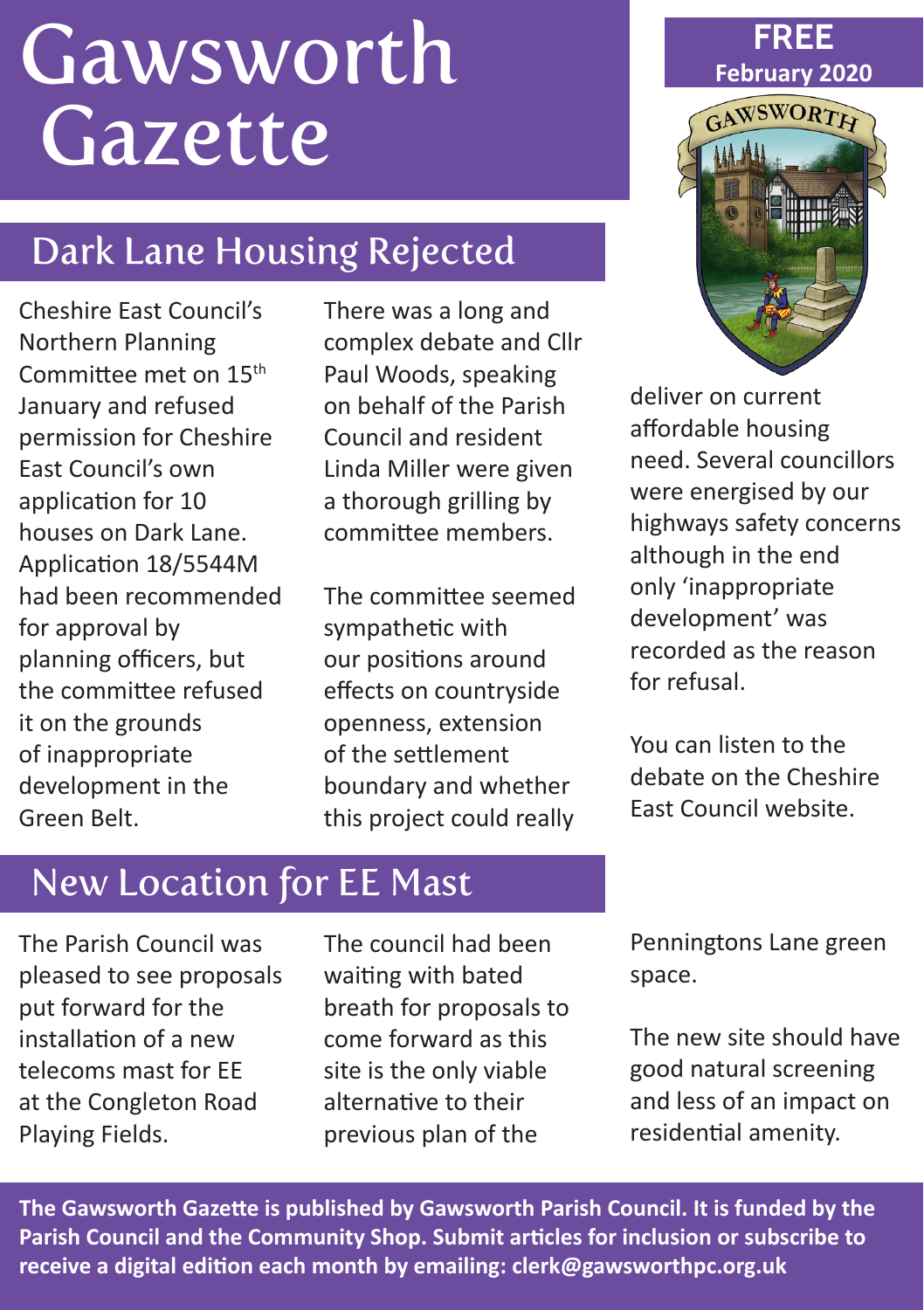#### Community **Diary**

**5th 2pm** M Pastimes 'Lyme Park and it's TV Programme' 01625 420 829

**4th 7:30pm** V Gawsworth WI 'Cartoonist'

**6th 10am** M Coffee Morning

**11th 7:30pm** V Parish Council Meeting

**13th 10am** M Coffee Morning

**15th 10:30am** H Christie Bearhunt

**16th 9:30-10:15am** Mobile Police Van Church Lane

**20th 10am** M Luncheon Club 01625 433239

**25th 7:30pm** C Gardening Club 'Pefect Pots' 01625 267342

**27th 10am** M Coffee Morning

#### Regular **Groups**

**Monday** Beavers 5:30pm S Cubs 6:45pm S (2nd) Church Study Group 2pm C

**Tuesday** Girls Brigade 6pm Yoga 7pm (3rd) Ramblers: 9:30am C S

**Thursday** Scouts 7:00pm S Bridge Club 7:15pm C

#### **Sunday** See the Parish and Village News magazine for details of church services.

*S = Scout Hall V = Village Hall M = Methodist Hall C = Church Hall H = Harrington Arms*

**Submit your events to Jane Robertson:**  01625 267 342

#### Gawsworth Parish Precept

Parish Councillors voted in January to maintain a level precept (the parish council share of Council Tax) at £34 for a Band D property.

#### Community **Cars**

The Cinnamon Trust is the national charity whose volunteers help people over retirement age and those in the latter stages of a terminal illness by offering all kinds of pet care to help prevent owners needing to give up their pets.

They are looking to welcome new dog walking volunteers to help a resident of Gawsworth and their adorable dog who would just love to go for a good walk.

Our volunteers help in the way most appropriate to them, which may including walking a dog for a housebound owner, foster pets when owners need hospital care, or fetch the cat food and clean out the bird cage.

If you would like to find out more just call direct on 01736 758707 or email appeals@ cinnamon.org.uk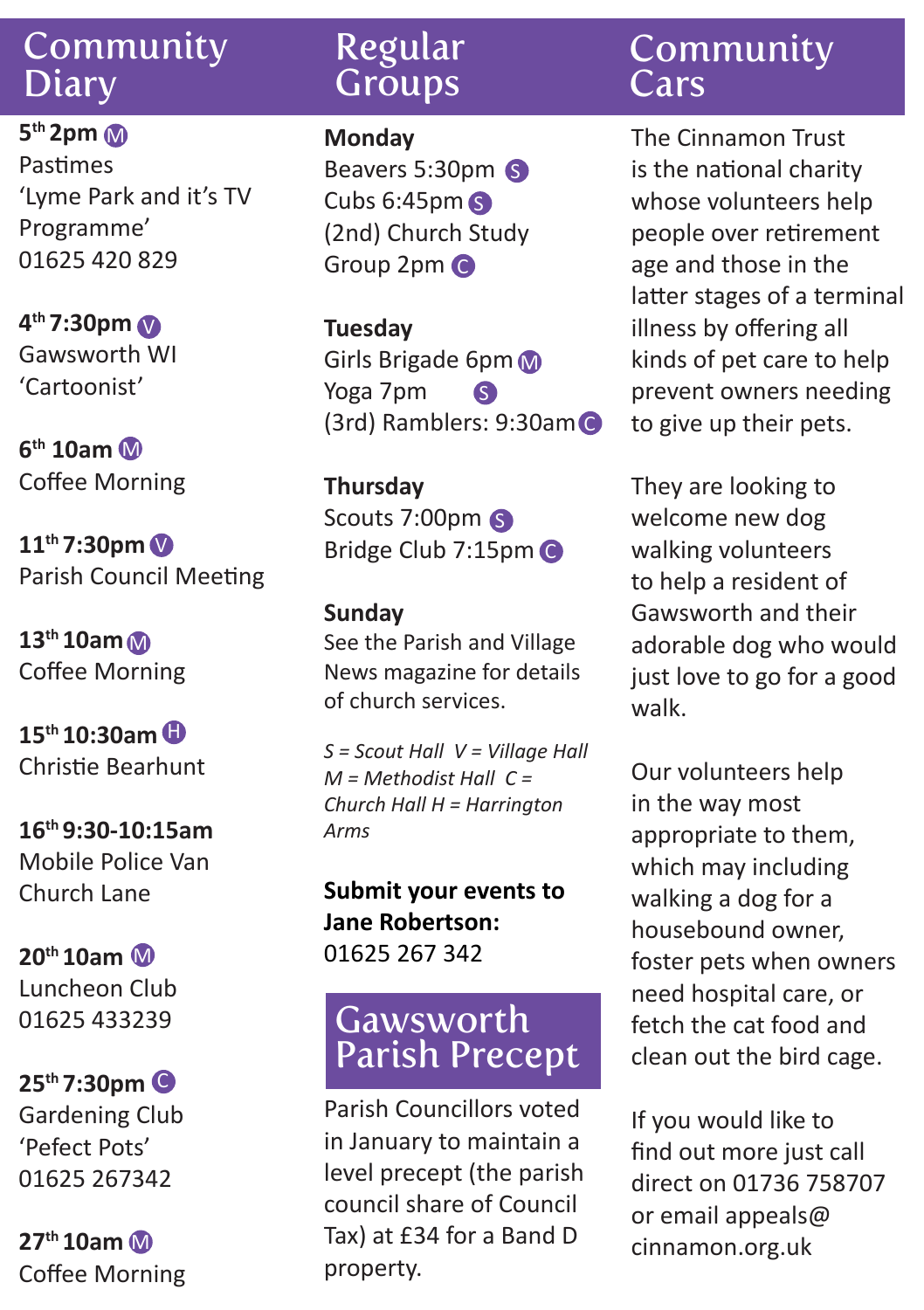### Maggotty's Murmurings

A large number of residents took the time to express their views on the proposed, but now refused development in Dark Lane. This meant your representatives could be confident they were reflecting an overwhelming majority parish view when they raised your concerns about road and pedestrian safety, effect on the green belt etc.

And the Committee listened. Democracy in Action.

But, … there's always a 'but'. We need clarity on the need for affordable housing for Gawsworth families.

And we should try to overturn the council position that when the affordable homes are built in Gawsworth behind the Rising Sun someone living across the other side of Macclesfield would get preference over a Gawsworth resident living maybe a matter of yards away.

#### Community Governance Review

discussed the findings from the Gawsworth Moss resident's survey on the forthcoming Cheshire East Community Governance review.

Overwhelming majorities stated they felt part of Gawsworth and would oppose becoming part of Macclesfield Town. There was support for a change in the name of the Gawsworth Moss

appropriate.

The council thanks all who had contributed and has resolved to adopt a position which aligned with your feedback. This will be communicated to Cheshire East Council.

There are currently two vacancies on the council. If you are interested in joining please contact the Clerk.

Also, good to start the year knowing that funding has been secured for a community hub manager and that the job advert is out there. Here's hoping news of an appointment follows soon.

They'll certainly get a warm welcome from the shop and hub team and from everyone in Gawsworth.

Maggoty's fiddle has been hanging on the wall for some time now. Any chance of fiddling lessons at the hub, do you think?

### Where in<br>Gawsworth? The Parish Council **Example 2 Ward to something more Gawsworth?**